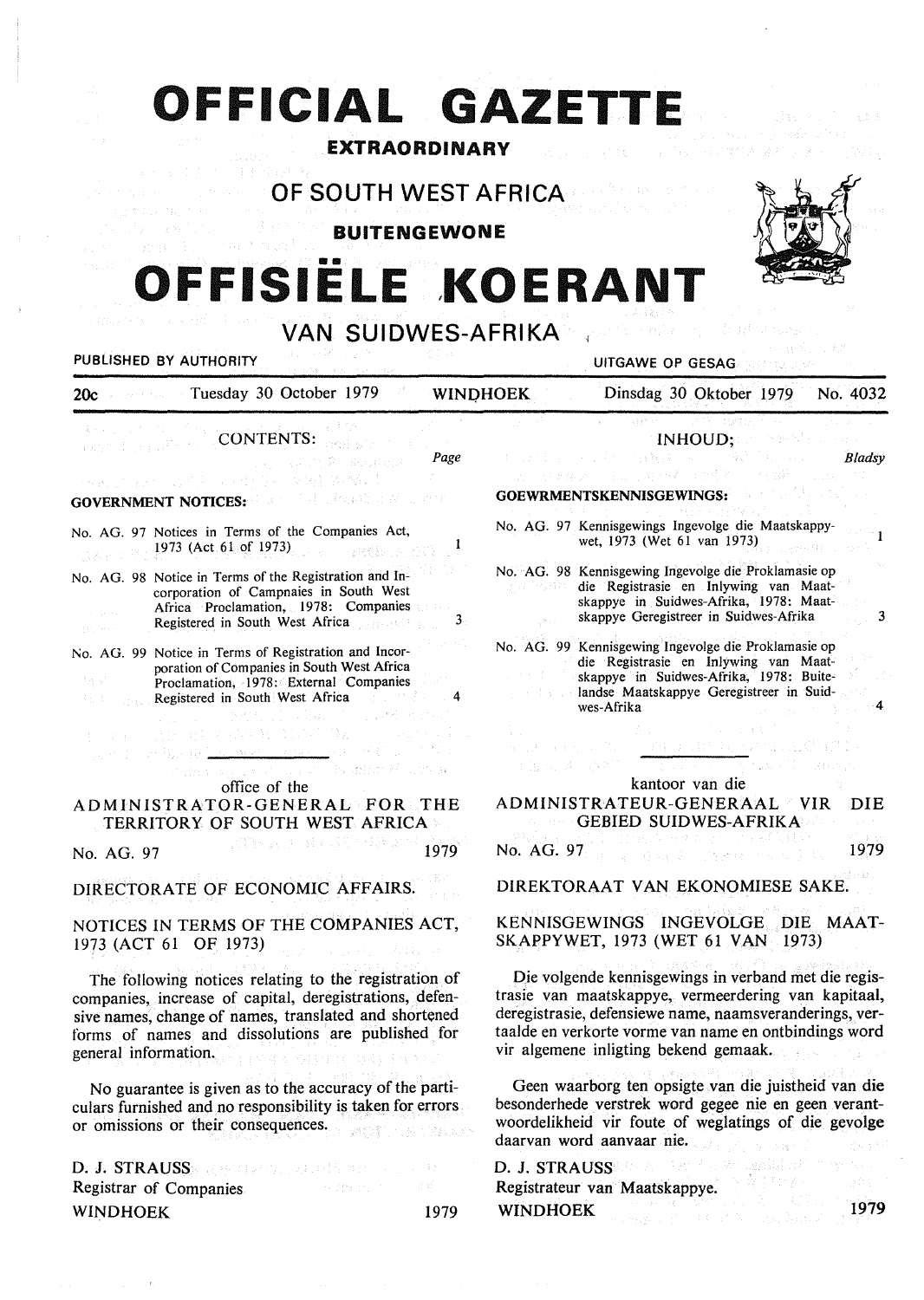-194

#### **REGISTRASIE VAN MAATSKAPPYE/REGIS-TRATION OF COMPANIES. NUWE MAATSKAPPYE/NEW COMPANIES.**

Nommer, naam en adres van maatskappy, aandele kapitaal, Number, name and address of company, share capital.

en ka

- 79/129- L.D. PAYNE (NAMIBIA) (PTY) LTD: 3rd Floor, Swabank Building, Biilow Street, Windhoek. R4000. Commerce.
- 79/130 NAMIBEX (PTY) LTD: 8 th Floor, United House, Kaiser Street, Windhoek. R4000. Commerce.
- 79/131- YARROW (NAMIBIA) (PTY) LTD: 3 Winco Court, 114 Stiibel Street, Windhoek. R4000. Se-
- condary (Mechanical products) 79/132 - HOECHST (NAMIBIA) (PTY) LTD: 4
- Schroeder Street, Klein Windhoek. R4000. Secondary (Chemicals) .
- 79/133 P. C. INVESTMENTS (PTY) LTD: Standard Bank Chambers, Kaiser Street, Windhoek. R 100. Investments.
- 79/134-ARANDIS MARKETING (PTY) LTD: c/o Arthur Young & Co., Metje Behnsen Building, Windhoek. R150 000. Commerce.
- 79/135 THISTLE CONSTRUCTION COMPANY (PTY) LTD: Volkskas Building 409, Kaiser Street, Windhoek, R4000. Secondary (Engineering)
- 79/136- WEILBACHER HOLDINGS (PTY) LTD: Metje Behnsen Building, Kaiser Street, Windhoek. R 1000. Investments.
- 79/137 BUFFALO PLASTIC SHEET EXTRUDERS **(NAMIBIA)** (PTY) LTD: 5 th Floor, Swabank Building, Windhoek. R5000. Manufacturing.
- 79/138- D NH DE WIT (EDMS) BPK: 3 Michael van Niekerk Street, Mariental. R4000. Commerce.
- 79/139 WILDSVLEIS VERVOERDERS (EDMS) **BPK:** 34 Garten Street, Windhoek. R4000. Agriculture.
- 79/140 JADA ENTERPRISES (PTY) LTD: 4 th Floor SWABS Building Society, Post Street Windhoek, R4000. Mining.
- 79/141 SUIDWES BOTTELS (EDMS) BPK: Kronkelweg 8, Outjo. R4000. Commerce.
- 79/142 OUTJO BOUBELEGGINGS (EDMS) BPK: 2 de Vloer, Volkskas Gebou, 262 Kaiser Straat, Windhoek. R1000. Sekondêre (Kontrakteurs).
- 79/143- BLESBOK (EDMS) BPK. Garten Street, 33, Windhoek. RIO 000. Property Investments.
- 79/144- AXLES & GEARBOXES (PTY) LTD: Erf No. 5605, K Roodt Street, Northern Industrial Area, Windhoek. R4000. Commerce.
- 79/145 AFROVAN (WINDHOEK) (PTY) LTD: Swabank Building, Windhoek. R4000. Commerce.
- 79/146 SYSTEMS DESIGNS SWA/NAMIBIA (PTY) LTD: 15 Sokolic Building, John Meinert Street, Windhoek. R4000. Commerce.
- $79/147$  R & T CHALMERS NAMIBIA (PTY) LTD: 4th Floor, SWABS Building, Post Street, Windhoek. R4000, Commerce.
- 79/ 148 FRITZ SCHOLLE PLUMBING (PTY) LTD: c/o Windhoek Trust, Curt von Francois Street, Windhoek. Rl2 000. Secondary (Contracting).
- 79/ 149 FRITZ SCHOLLE ELECTRICAL (PTY) LTD: c/o Windhoek Trust, Curt von Francois Street, Windhoek. Rl2 000. Secondary (Electric Contracting)
- 79/150- LOUISENHOF & NOIB (EDMS) BPK: Erf Nr. 78, Michael van Niekerk Straat, Mariental. R4000. Landbou.
- 79/151 SWANIBIA KONSTRUKSIE (EDMS) BPK: Standard Bank Chambers, Kaiser Street, Windhoek. R1000. Secondary (Civil Construction work)
- 79/152 **NAMIB** FENCE & GATE (PTY) LTD: C/O P. J. Malherbe & Co. Volkskas building, Kaiser str. Windhoek. RlOOO. Commerce.
- 79/153 NAMIB INVEST (PTY) LTD: 181 Kaiser street, Windhoek. R 1000. Investments.

#### **BUITELANDSE MAATSKAPPYE/ EXTERNAL COMPANIES.**

Nommer, naam en adres van maatskappy, aandelekapitaal/Number, name and address of company, share capital.

- F/68/1599 **HAWKINS, HAWKINS** & **OSBORN**  SER VICES (PTY) LTD: United Building, 250 Kaiser Street, Windhoek. R200. Services.
- F/UC/32491 METROPOLITAN HOMES TRUST LIFE LTD: 4th Floor, Nictus Building, Kaiser Street, Windhoek, R495 000. Commerce.

#### **SPESIALE BESLUIT/SPECIAL RESOLUTION<br>
VERMEERDERING VAN KAPI-VERMEERDERING VAN TAAl/INCREASE OF CAPITAL**

Naam van maatskappy, vermeerdering van kapitaal, datum van registrasie/Name of company, increase of capital, date of registration.

- NAMIBIA DIAMOND MINING COMPANY (PROPRIETARY) LIMITED: From R4000 to R6400. 13-9-1979
- PERFEK SKOENE (EIENDOMS) BEPERK: Van R60 000 Na R.150 000. 12-9-1979
- LIEVENBERG FARM UND GRAPHITGESELL-SCHAFT (PROPRIETARY) LIMITED: Van RlOO 000 na Rl50 000. 30-8-1979.

**DEREGISTRASIE VAN MAATSKAPPYE/DE-**REGISTRATION OF COMPANIES.

F/73/05962 - SKEFKO (WINDHOEK) (PTY) LTD: R4000. Commerce.  $\alpha \in \mathbb{C}$ 발표되고 아

ja provinse a se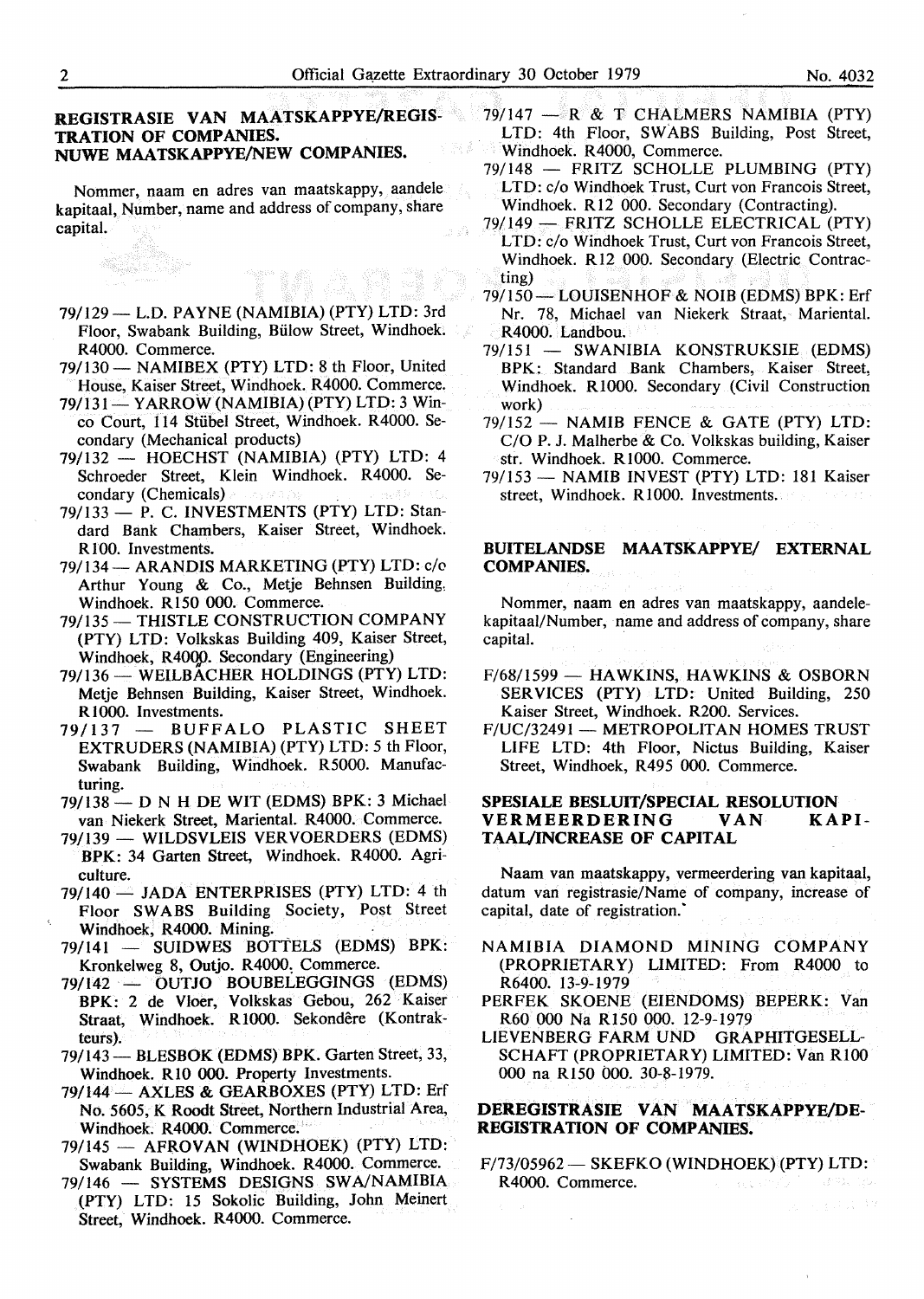#### **REGISTRASIE VAN DEFENSIEWE NAME/REGISTRATION OF DEFENSIVE NAMES.**

Nommer, naam en adres van maatskappy, datum van registrasie/Number, name and address of company, date of registration.

- D/O 127/79 NAMIBIE VLEISUITVOERDERS: Maatskappy - Nominees (Edms) Bpk. Posbus 30, Windhoek. 10-9-1979.
- D/0128/79 NAMIBIA MEAT EXPORTERS: Maatskappy - Nominees (Edms/ Bpk. Posbus 30, Windhoek. 10-9-1979.
- D/0129/79 HANDIGAS: African Oxygen Ltd. P.O. Box 5404, Johannesburg. 10-9-1979.
- $D/0130/79$  KAROO LEWENDE HAWE<br>(SWA/NAMIBIE) Maatskappy Nominees  $\n *Maatskappy*\n *Waanines*$ (Edms) Bpk. Posbus 30 Windhoek. 19-9-1979.
- D/0131/79 PORTLAND CEMENT INSTITUTE: Lorentz & Bone, P.O. Box 85, Windhoek. 28-9-1979.
- D/0132/79- EXIDE: c/o Bowman, Gilfillan & Blacklock, Inc. P.O. Box 1397, Johannesburg. 16-10-1979.
- $D/0133/79$  OLDHAM: c/o Bowman, Gilfillan & Blacklock, Inc. P.O. Box 1397,Johannesburg. 16-10- 1979.
- D/0134/79 CHLORIDE: c/o Bowman, Gilfillan & Blacklock, Inc. P.O. Box 1397, Johannesburg. 16-10- 1979.
- D/0135/79 NAMIBIA MOTOR SPARES: Associated Engineering (SA) Ltd. Private Bag 2, Parklands. 2121. 18-10-1979.
- D/0136/79 NAMIBIA RADIATOR SERVICES: Associated Engineering (SA) Ltd. Private Bag 2, Parklands 2121. 18-10-1979.

#### **SPESIALE BESLUITE/SPECIAL RESOLUTIONS NAAMSVERANDERINGS/CHANGE OF NAMES**

Ou naam, nuwe naam, datum van registrasie van spesiale besluit/Old name, new name, date of registration of special resolution.

Distillers & Castle Wine Limited: DISTILLERS CORPORATION (S.W.A.) LIMITED. 24-8-1979.

Agulas Distributors (S.W.A.) (Proprietary) Limited. SAAMWERK VERSPREIDERS (S.W.A.) (EIEN-DOMS) BEPERK. 7-9-1979.

Air Oasis of South West Africa (Proprietary) Limited.

 $\mathcal{F}^{\ast}(\mathcal{K}) = \mathcal{F}^{\ast}(\mathcal{K}_{\mathcal{G}}(\mathbb{Z}/2),\mathbb{Z}/2, \mathbb{Z}/2, \mathbb{Z}/2)$ 

No. AG. 98 1979 - Andrew March 2019 - Agency 1979

NOTICE IN TERMS OF THE REGISTRATION AND INCORPORATION OF COMPANIES IN SOUTH WEST AFRICA PROCLAMATION, 1978: COMPANIES REGISTERED IN SOUTH WEST AFRICA.

In terms of section  $30(2)(b)$  of the Registration and Incorporation of Companies in South West Africa ProSOLAR ENERGY SYSTEMS NAMIBIA (PROPRIETARY) LIMITED. 10-9-1979

- Naute Dam Contractors (Proprietary) Limited. CONCOR NAMIB (PROPRIETARY) LIMITED. 12-9-1979.
- OUTJO BOUBELEGGINGS (EMDS) BPK. na VERMEYDU BOUKONTRAKTEURS (EDMS) BPK. 22-10-79.
- VERMEYDU BOUKONTRAKTEURS (EDMS) BPK. nma OUTJO BOUBELEGGINGS (EDMS) BPK. 22-10-1979.

#### **VERTAALDE NAME/TRANSLATED NAMES**

Naam van maatskappy, datum van registrasie van naam/Name of company, date of registration of name.

Distillers Corporation (S. W.A.) Limited./ DISTIL-LERS KORPORASIE (S.W.A.) BEPERK. 24-8-再制 刺露落玉染 五球 白色绿绿植物 舌 1979 ...

### **VERKORTE NAME/SHORTENED NAMES**

Naam van maatskappy, datum van registrasie/Name of company, date of registration

SUIDWES-AFRIKAANSE NYWERHEIDS EN AL-GEMENE MAKELAARS (EIENDOMS) BEPERK.!SWANAM (EDMS) BPK. - 11-10-1979. (基本など)スタッチ (12)の方 (4)

### **ONTBINDINGS/DISSOLUTIONS** *NECESSION***ER <b>EXECUTIONS**

Kennisgewing ingevolge artikel 419 (2) van die Maatskappywet, 1973 (No. 61 van 1973), van Ontbinding van Maatskappye/Notice in terms of section 419 (2) of the Companies Act, 1973 (No. 61 of 1973), of Dissolution of Companies.

Naam van maatskappy, datum van ontbinding/Name of company, date of dissolution.

- 71/4187 HOME AND MINE SUPPLIES (S.W.A.) (PTY) LTD. 23-7-1979 R6000.
- 1459 AUSSPANN PROPERTIES (PTY) LTD. 24-9-1979. R200.
- 70/9394 RURAL ESTATE AND DEVELOP-MENT COMPANY (PTY) LTD: Windhoek. 17-10- 1979. R4000.

No. AG. 98 1979

KENNISGEWING INGEVOLGE DIE PROK-LAMASIE OP DIE REGISTRASIE EN INLYWING VAN MAATSKAPPYE IN SUIDWES-AFRIKA, 1978: MAA TSKAPPYE GEREGISTREER IN SUIDWES-AFRIKA

Ingevolge artikel 30(2)(b) van die Proklamasie op die Registrasie en Inlywing van Maatskappye in Suidwes-